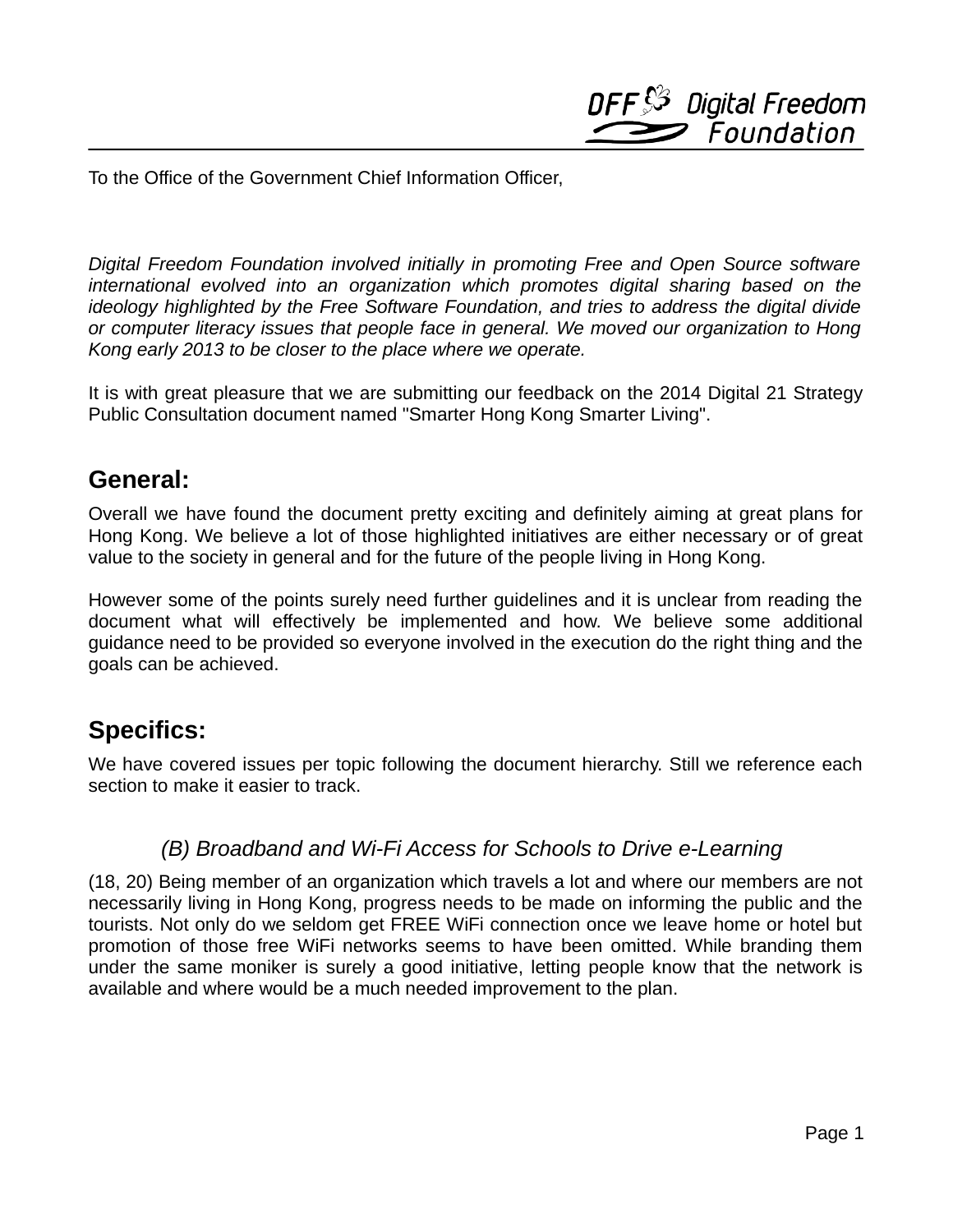### *(C) Broadband and Wi-Fi Access for Schools to Drive e-Learning*

#### (22) Is Wi-Fi even safe?

From http://en.wikipedia.org/wiki/Wireless\_electronic\_devices\_and\_health

 "*International guidelines on exposure levels to microwave frequency EMFs such as ICNIRP limit the power levels of wireless devices and it is uncommon for wireless devices to exceed the guidelines. These guidelines only take into account thermal effects, as nonthermal effects have not been conclusively demonstrated. The official stance of the British Health Protection Agency is that "There is no consistent evidence to date that WiFi and WLANs adversely affect the health of the general population", but also that "...it is a sensible precautionary approach...to keep the situation under ongoing review...".* 

 *In 2011, International Agency for Research on Cancer (IARC), an agency of the World Health Organization, classified wireless radiation as Group 2B - possibly carcinogenic. That means that there "could be some risk" of carcinogenicity, so additional research into the long-term, heavy use of wireless devices needs to be conducted.*"

 And yes mobile phones is of similar concerns and definitely not going away, however is it worth adding more risks to our children?

 But besides the health risks, why would you do e-Learning in a classroom/school through the "uncontrolled" internet? Risk of each student lack of focus, or focusing on non-e-Learning sites becomes a very major risk to deployment of Internet at school, which this section doesn't seem to cover, address or even worry about. Surely clarifying the scope, raising issues together with deployment, bringing solutions (firewalling per school/class) is necessary for an effective use.

# *(D) Programming in Every Child's Education*

 (23,24) Very good effort in which the Digital Freedom Foundation has been involved since 2007. We believe that problem solving is useful in every part of our lives not just ICT, or future ICT employees. So using ICT and more specifically programming at a young age prepares children for life regardless of their future career focus. Also make sure that the programming language is vendor independent to avoid lock-in. School is a place to learn, not to promote companies. There are currently a lot of FOSS solutions to do just this at different age and recommending Free and Open Source will save a lot of money to the government. Surely a curriculum need to be created and adapted to Hong Kong specific needs and language, but recommending to support Open Educational Resources (OER) and publish the outcome under an OER initiative will encourage the educational bodies to participate further and consider themselves as part of the initiative.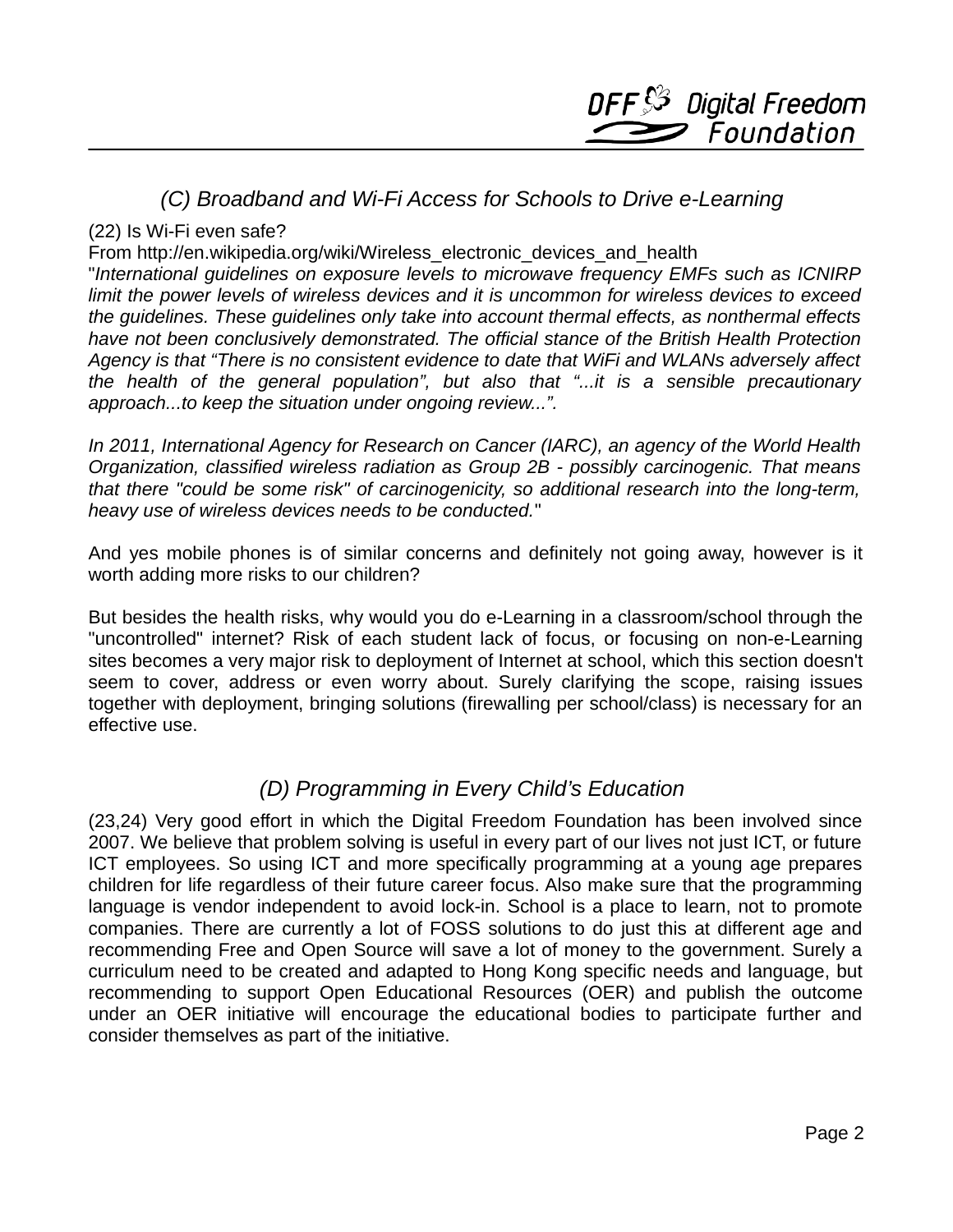

#### *Chapter 4 : Igniting Business Innovation*

 (27, ...) Yes government Open Data is one sector, but Free and Open Source Software has been and still is a major boost for the biggest companies in the world (and the smallest ones too). Just look at how Google, Facebook, Apple, Twitter, Taobao, NetEase and the likes use FOSS, adapt it to their needs and make profit. This is definitely way bigger than Open Data, is here, available and usable today, and should be promoted as such.

# *(I) Supporting the Startup Ecosystem*

 (45,47) What about reducing the price of .hk domain names? Today the average price to rent a domain in HK for one year is about 3 to 4+ times the price of a .com. Doing so would boost .hk adoption and show that Hong Kong is a great place for startups (and other businesses too).

 What about promoting and encouraging FOSS through various efforts. In the very short term you will have specific HK based projects which will address HK specific issues and cater various businesses around it. Besides, students get to learn real involvement into products (as compared to "student projects") that get used by real businesses worldwide and the implications of changes. Just as an example, to maintain a Japanese version of LibreOffice (a FOSS Office suite version) needs about 50 people. Hong Kong's version currently "lives on" the Taiwanese efforts.

# *(O) Multi-platform Government Services*

 (70) It is highlighted in the document itself that mobile penetration is more than twice than the PC market one, and therefore "multi-platform by default" should be a priority, not just "considered". Partners, enterprises and all industries should be made aware of this fact.

# *(Q) Paperless Solutions and Collaborative Platforms*

 (75) Not only paperless can cut cost, but a standardize IT platform centered around Free and Open Source Software will have a huge impact on both cost, security and cohesion between all the government offices. Furthermore it will prevent the government to rely on single vendors and greatly reduce its Total Cost of Ownership. It is surely not an overnight plan, but efforts need to be made and highlighted in this direction to succeed.

 In fact Free and Open Source Software is not a single time mentioned in the whole document while governments worldwide have taken positive approaches to reduce their cost and free themselves from vendor locks-in (it seems Hong Kong has started to orient itself in this direction as well). FOSS is a great win for societies at all levels in term of cost, sharing, knowledge, be it in education, government deployments or enterprises. Furthermore you